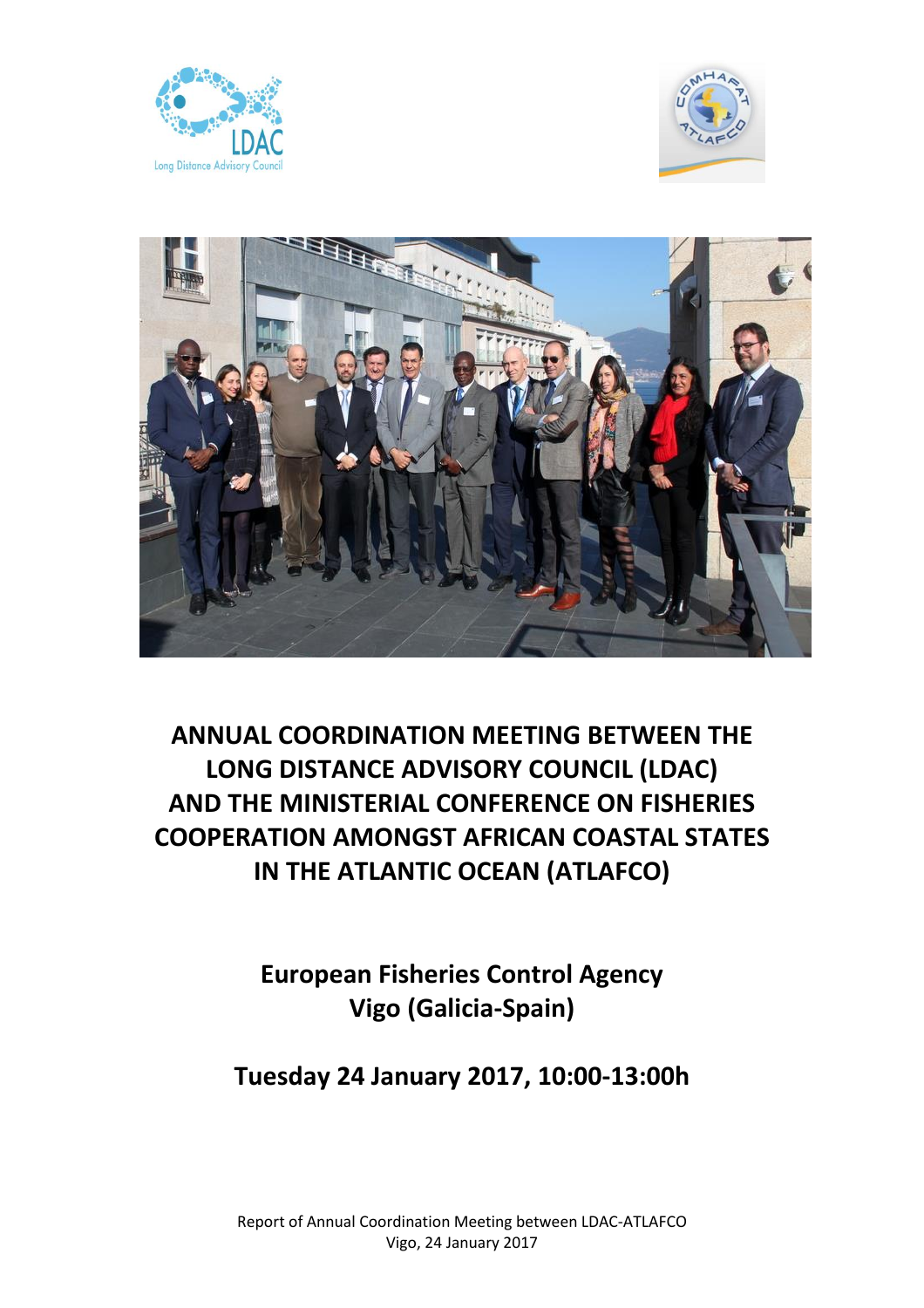



# **REPORT**

## **ANNUAL COORDINATION MEETING LDAC– ATLAFCO/COMHAFAT European Fisheries Control Agency HQ, Vigo (Galicia-Spain) Tuesday 24 January 2017, 10:00-13:00h**

#### *Agenda, working papers and presentations available here:* [http://ldac.ldac.eu/post/coordination-meeting-between-efca-ATLAFCO-ldac-129260](http://ldac.ldac.eu/post/coordination-meeting-between-efca-comhafat-ldac-129260)

# **1. Opening of the meeting / Welcome by Authorities**

The EFCA Executive Director, Mr. Pascal Savouret, opened the session and welcomed the participants. *The list of attendees is appended to this report.*

The LDAC Chair, Mr. Iván López, thanked the opportunity of having the meeting hosted by EFCA and counting with a high representation of its officials.

Mr. Savouret informed on EFCA mission, structure, functions and activities in the field of control and compliance, in particular on the elaboration and implementation of Joint Deployment Plans (JDPs) and operational plans within and outside EU waters, underpinned by a risk-based approach. This is done in collaboration with the European Commission and control authorities of EU Member States. He summarised the work undertaken by the Agency in 2016 and presented its Multiannual Work Programme for the period 2017-2021. The increased role and budget of EFCA to develop the European Coastguard Force in conjunction with FRONTEX and EMSA was highlighted. *The EFCA presentation is available on the LDAC website.*

### **2. Overview of work collaboration between LDAC and ATLAFCO in 2016**

### **2.1. ATLAFCO views**

ATLAFCO Executive Secretary, Mr. Abdelouahed Benabbou, underlined that the activities between ATLAFCO and LDAC are progressing in a satisfactory manner, especially in the field of fisheries governance and fight against IUU. He also highlighted that both organizations share the same principles and values. He subsequently defined the operational area, legal status, structure, mission, networks, initiatives and actions of ATLAFCO as well as its main lines of work with the LDAC.

The main output presented for 2017 is the regional cooperation to improve monitoring, control and surveillance in the ATLAFCO area, including review of current legislative framework and MCS initiatives; strengthening of capacity building in coastal states; harmonization of training procedures and definition of a common core curricula for inspectors; validated protocols for inspections and methodology for data collection and reporting, etc.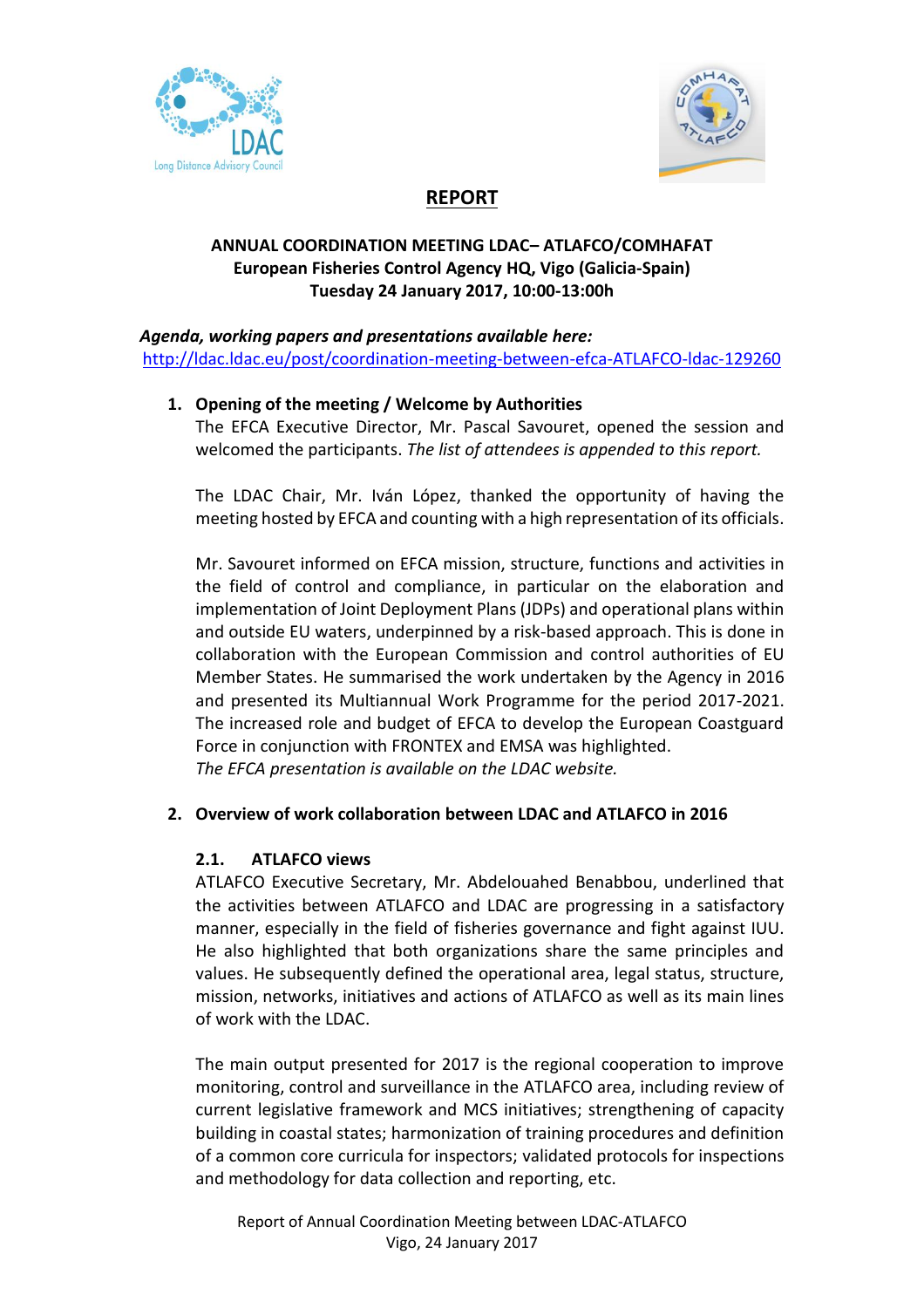



*COMHAFAT presentation is available at the LDAC website.*

### **2.2. LDAC views**

The LDAC Executive Secretary, Mr. Alexandre Rodríguez, underlined the excellent relationship and ongoing collaboration between LDAC and ATLAFCO and explained that this meeting is one of the commitments laid down under article 3.1 of the MoU signed between both organisations in 2013 in Brussels.

Mr. Rodriguez stressed that ATLAFCO has a distinctive value as regional organisation due to its membership, comprising the 22 Atlantic coastal countries from Morocco to Namibia, and mandate, being the only African political body in the Atlantic Ocean dealing specifically with fisheries management issues. Furthermore, as a strategic partner of the LDAC in the region, close collaboration and interaction between Secretariats and key members has been encouraged, and regular participation and attendance in mutual meetings between both organisations occurs ordinarily.

The main output has been the successful organisation of two EU- funded workshops by COMHAFAT with the assistance and support of the LDAC. The Workshops took place in Morocco in October 2015 (MCS as a tool to fight IUU Fishing in Africa) and June 2016 (EU SFPAs as an example of transparency in access agreements with African countries) and the programmes, reports and presentations are available in COMHAFAT website.

# **3. Strategic planning for 2017**

The LDAC offered its collaboration to assist ATLAFCO to look for support from the EU in the form of funding from DGDEVCO (Cooperation for Development Fund) or DGMARE (Annual Budget of Financial Regulation and EMFF) in relation to projects aligned with EU priorities on international ocean governance and implementation of external dimension of the CFP. The LDAC also showed its willingnessto continue participating at future joint events with ATLAFCO throughout 2017.

### **3.1. Alignment of work priorities and key items**

The following areas of work were identified as specific priorities for 2017:

- Increasing stakeholder involvement in fisheries governance projects;
- Progressing with setting a Regional Control Observer Programme at Sea endorsed by the members of both organisations;
- Engaging in initiatives related to fight against IUU and Maritime Safety in the Atlantic coast of Africa (and in particular the Gulf of Guinea);
- Actively promoting the ratification and Implementation of FAO PSMA by European and African coastal MS;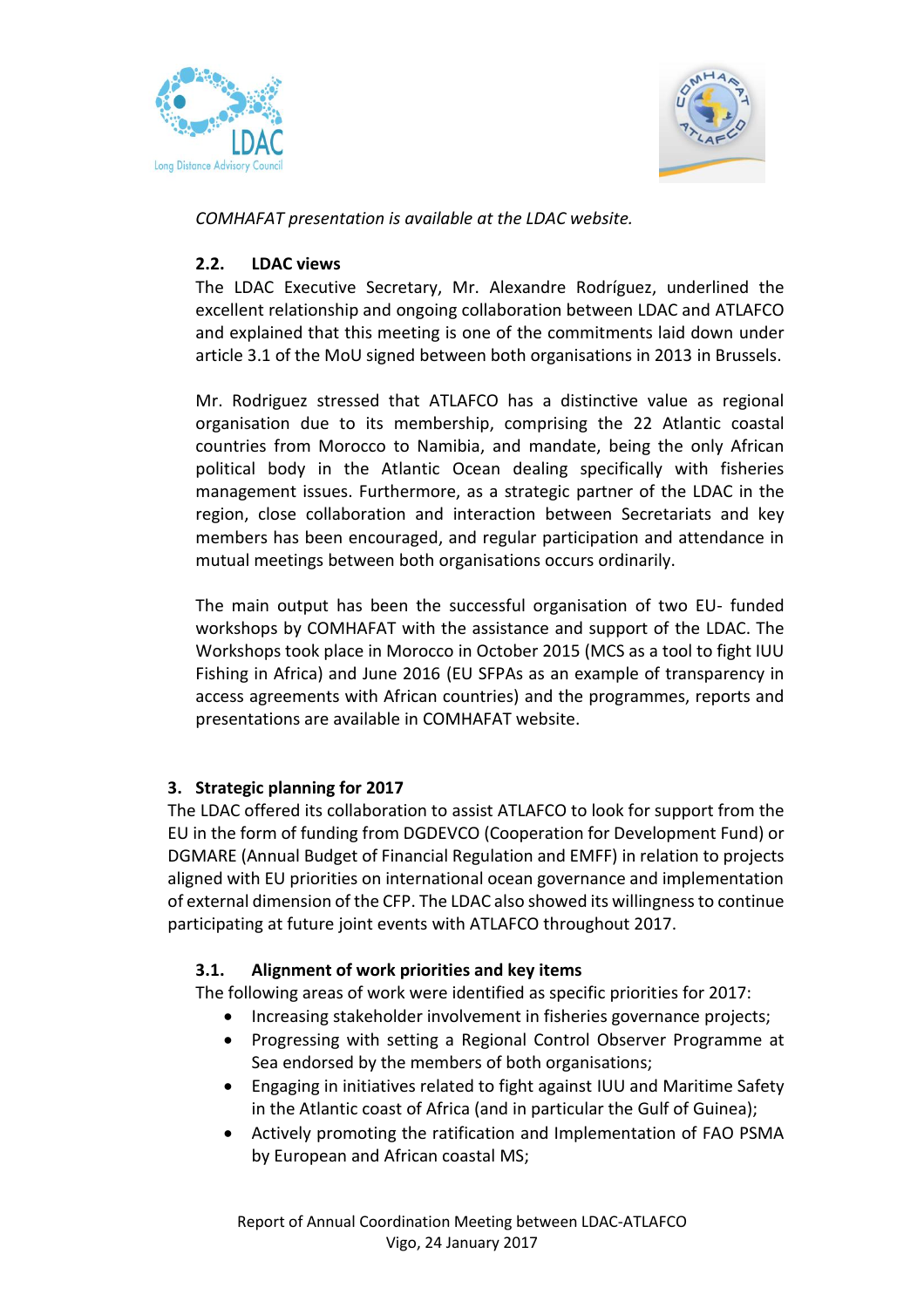



 Advocating for transparency of (Public and Private) Fisheries Agreements in Coastal African States, in line with the new EC Proposal of Fishing Authorisation Regulation (FAR), the Fisheries Transparency Initiative (FiTI) and relevant national and international laws.

# **3.2. Meetings calendar for 2017**

Mr. Alexandre Rodriguez informed that the next LDAC Working Groups will take place in Brussels in late March/early April 2017. The LDAC will liaise with DG MARE and DG DEVCO there to propose bilateral coordination meetings in Brussels to present and foster collaborative work between both organisations. Furthermore, the LDAC is planning to host in summer 2017 an International Conference on North Atlantic Fisheries and Stocks. This event will be likely held in Norway. EFCA will be invited and more detailed information will follow soon.

ATLAFCO announced that their biannual Ministerial Conference is planned to take place in the first quarter of 2017. The date and venue will be discussed during the next HALIEUTIS Fair (Agadir, 15-19 Feb 2017) and it will bring a good opportunity to present the work and joint actions described in this report. The LDAC and EC will be invited to HALIEUTIS and the Ministerial Conference.

### **4. Regional Cooperation**

Mr. Mohammed Sadiki, ATLAFCO Secretariat, made a presentation of the scoping study on the implementation of a Regional Fisheries Observers Programme at Sea in ATLAFCO area. This study was published in December 2016 and is publicly available for consultation on LDAC website.

The main conclusions of this study are:

- The regional program is technically feasible and cost-effective.
- Its goal is to achieve a common, unique and permanent control system.
- It would be the first collective regional initiative of institutional and private actors aimed to build upon existing projects and initiatives.
- It will be done in coordination (and no competition) with the relevant African sub-regional fisheries bodies in the area, within the framework of the MoU signed between ATLAFCO and SRFC, FCWC and COREP.
- It will contribute to reinforce the institutional framework and facilitate a common approach to monitoring, control and surveillance of fishing activities; fight vs IUU fishing and improvement of scientific data.
- A successful experience of the fleet adhered to this scheme (initial phase with EU tuna purse seine fleet) will promote the expansion of the program to other segments of the fleet (e.g. the freezer pelagic trawlers).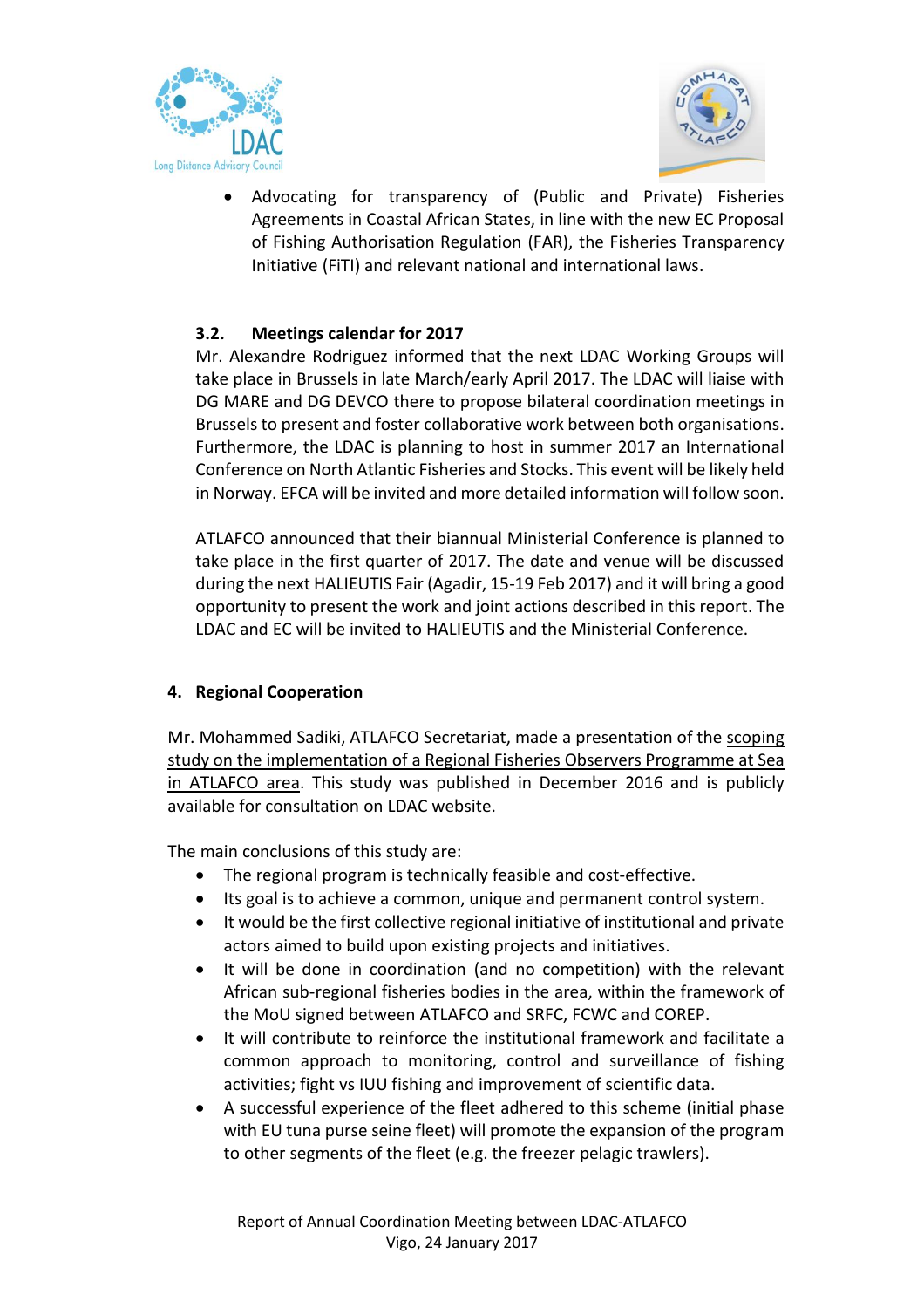



A second presentation was made by Mr. Naji Laamrich, ATLAFCO Secretariat, about the Regional Control at Port Inspection Scheme in ATLAFCO area. The main objective of this scheme is to develop national capacities and promote regional coordination amongst African coastal states in order to harmonize their national port state measures(PSM) and to effectively coordinate national, sub regional and regional strategies to fight against IUU. This will be achieved by optimising application of relevant legislative tools of FAO Port State measures to combat IUU fishing (i.e. 2005 FAO Model Instrument and 2009 FAO Agreement).

### *Both COMHAFAT presentations are available for consultation at the LDAC website.*

Dr. Julio Morón explained the Tuna Transparency Initiative (TTI), promoted by the EU tuna purse seine fleet and channeled through the LDAC since 2010 with the aim of having a coordinated approach to all existing and future initiatives that contribute to improve transparency of fishing operations in the Atlantic, Pacific and Indian Oceans. There are already a number of concrete actions under this programme, such as 100% observer coverage or electronic eye onboard certain pilot vessels. This initiative has been presented at several international fora such as FAO-COFI or ICCAT and will continue in 2017.

#### **5. EU strategy on MCS to fight against IUU fishing in the Gulf of Guinea.**

**5.1. Report on outcomes of "***Pedro Cardoso Naco Operation***" (EFCA)** Glenn Quelch, EFCA representative, provided a brief presentation on the structure, means deployed and results of the "*Pedro Cardoso Nanco Operation*". This operation was set to detect infractions of IUU fishing and was carried out in Guinea Bissau from 28 August to 1 September 2016. It was also suggested a possible involvement and collaboration of EFCA in future operations in the region. *The EFCA presentation is available for consultation at the LDAC website.*

Dr. Julio Morón asked EFCA what would be the best way to cooperate with the EU on issues such as the eradication of piracy in the Atlantic and put as example Atalanta operation in the Indian Ocean. Mr. Savouret replied that this should be done through the EC and both EFCA and stakeholders' involvement will depend on the scope and target of the programme launched by the Commission. Mr. Savouret explained that piracy is a broader and more complex issues than IUU fishing itself.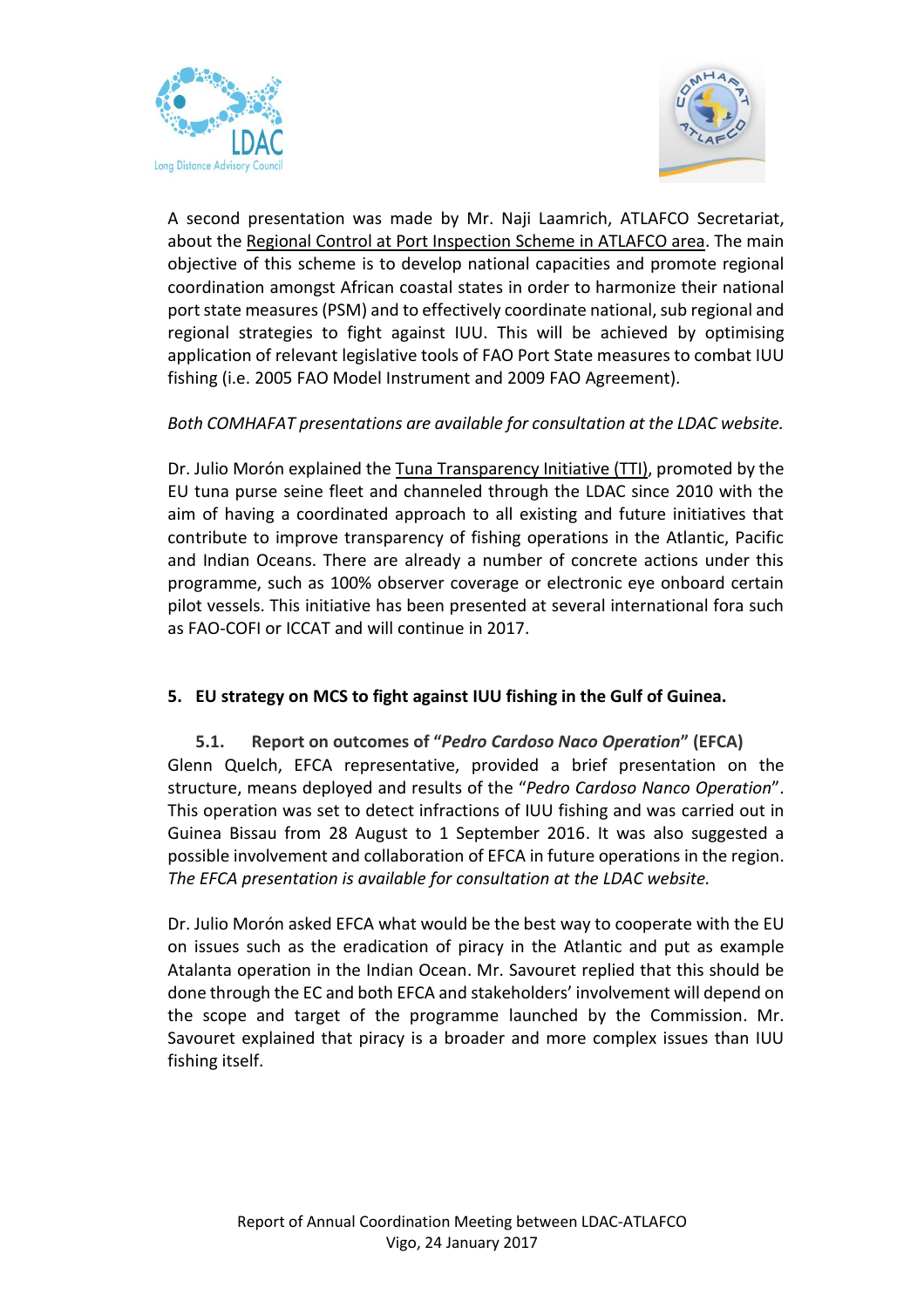



# **5.2. Existing projects and initiatives at EU level:**

The DG MARE representative and LDAC coordinator in the European Commission, Ms. Ramune Genzbigelyte-Venturi, informed that a prospective DG DEVCO subregional project on Monitoring, Control and Compliance in West Africa called PESCAO was at its latest stages of definition.

PESCAO will be a multiannual project (2017-2021) of 15 million Euro funded by the EU under the Development Cooperation Fund. It is expected to be officially adopted in the first semester of the year and it will include in its call for proposal ECOWAS and African sub regional fisheries bodies (SRFC and FCWC) as target addressees. Its aim is to reinforce cooperation for development in West Africa for improving regional fisheries governance. Possible involvement of EFCA is being considered in terms of capacity building support actions on MCS.

The main challenges to address in this project are:

- Poor management of fisheries stocks;
- Threats to marine environment;
- Fight against IUU fishing;
- Lack of coordination and cooperation among existing national institutions and competent authorities;

The DG MARE representative also informed on the "Our Oceans" Conference hosted by the EU in Malta on the 5th and 6th of October 2017. This will be a high level conference led by the DG MARE and where the EU stakeholders such as the LDAC are invited to contribute by delivering on commitments from both the public and the private sector. If the LDAC is aware of innovative companies which are committed to sustainable blue solutions, it is welcome to establish links with them and share with DG MARE.

ATLAFCO and LDAC asked if it would be possible to organize a joint side event as they have done in other international fora (e.g. ICCAT, FAO-COFI…). They also suggested to the Commission to consider inviting the newly established Indian Ocean RFMO. The DG MARE representative replied that Commission does not intend to organise side events (perhaps with one exception), however, stakeholders can organise side events on their own initiative.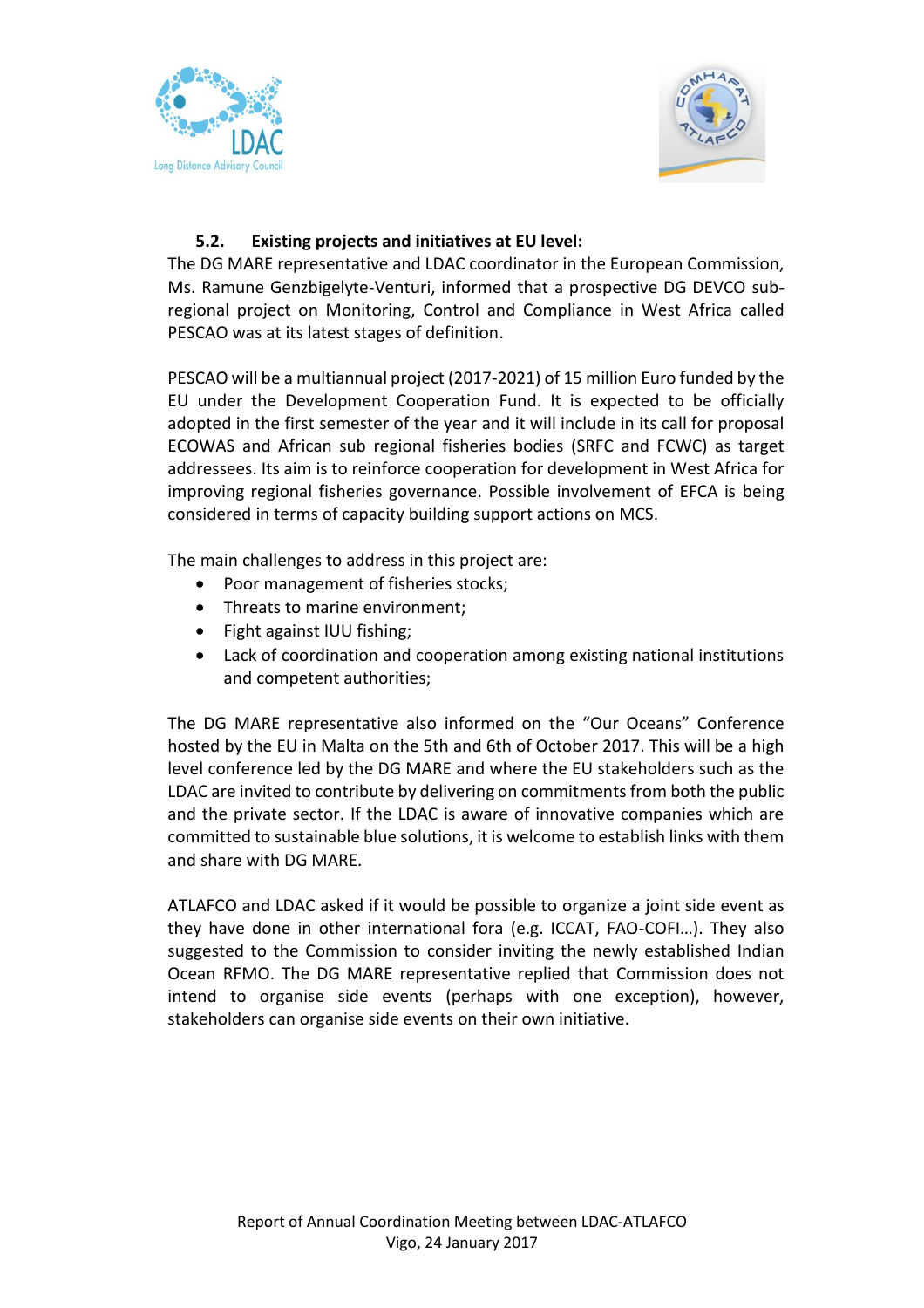



### **6. Concluding remarks and closure of the meeting**

Both LDAC and ATLAFCO Secretariats concluded that there is a valuable ongoing collaboration and goodwill built between both organisations, with regular communication and attendance to meetings.

However, there are also constraints linked to limited resources available for moving forward to developing more ambitious joint projects. Both organisations will continue on this strand of work and look for funding.

The LDAC Chair closed the meeting thanking on behalf of its membership to ATLAFCO and DG MARE for their attendance, and to EFCA for hosting the meeting.

He believes that inclusive and full involvement, communication and engagement of policy makers, control authorities and stakeholders is key to progress for achieving the common goal of ensuring a sustainable fishing activity of long distance fleets in African waters, compliant with decent labour and social conditions of its workers and the conservation of the marine environment.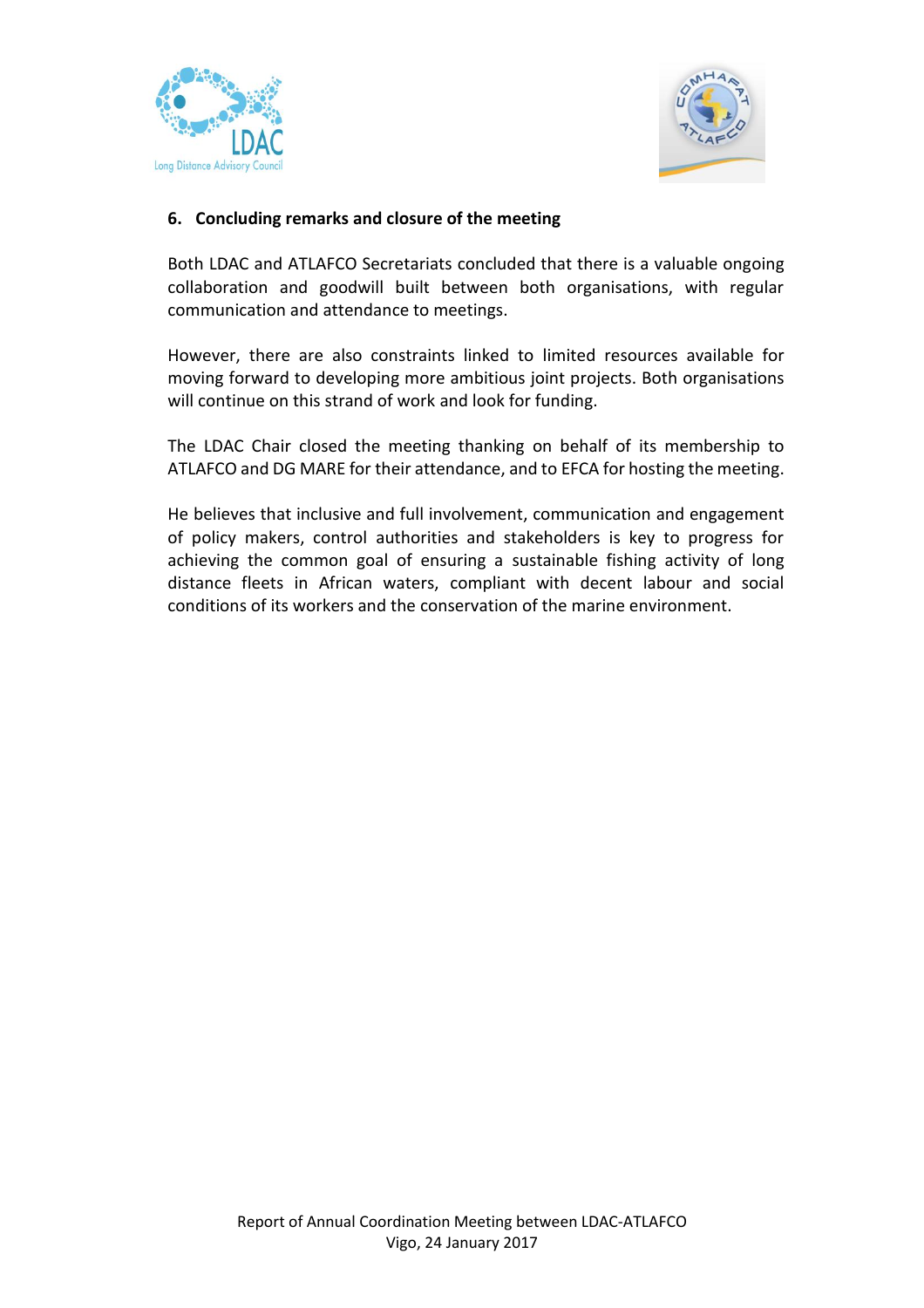



## **LIST OF PARTICIPANTS**

#### LDAC Delegation

Alexandre RODRIGUEZ Executive Secretary

Iván LÓPEZ GA & ExCom Chair - AGARBA Julio MORÓN WG4 Chair - OPAGAC/AGAC Hélène BOURS ExCom member - CFFA/CAPE Manuela IGLESIAS Fisheries Policy and PR - Secretariat

### ATLAFCO Delegation

Momadou NDIAYE DG Fisheries - Senegal Abdelouahed BENABBOU Executive Secretary

João Gomes PESSOA LIMA DG Fisheries - Sao Tomé Principe Abdennaji LAAMRICH Fisheries Expert, Secretariat Mohamed SADIKI Fisheries Expert, Secretariat

### EU Institutions and Agencies

Pascal SAVOURET Executive Director - EFCA Glenn QUELCH Control Operational Unit - EFCA

Ramune GENZBIGELYTE-VENTURI LDAC Coordinator – DG MARE – EC

### Registered Observers

 Mercedes MARTINEZ CETMAR – International Cooperation Idoia MANCEBO CONXEMAR – Communications and PR

*Apologies were noted from Isabelle Viallon (DG DEVCO), IUU Unit from DG MARE, María José Cornax (OCEANA) and José Carlos Castro (ANFACO-CECOPESCA).*